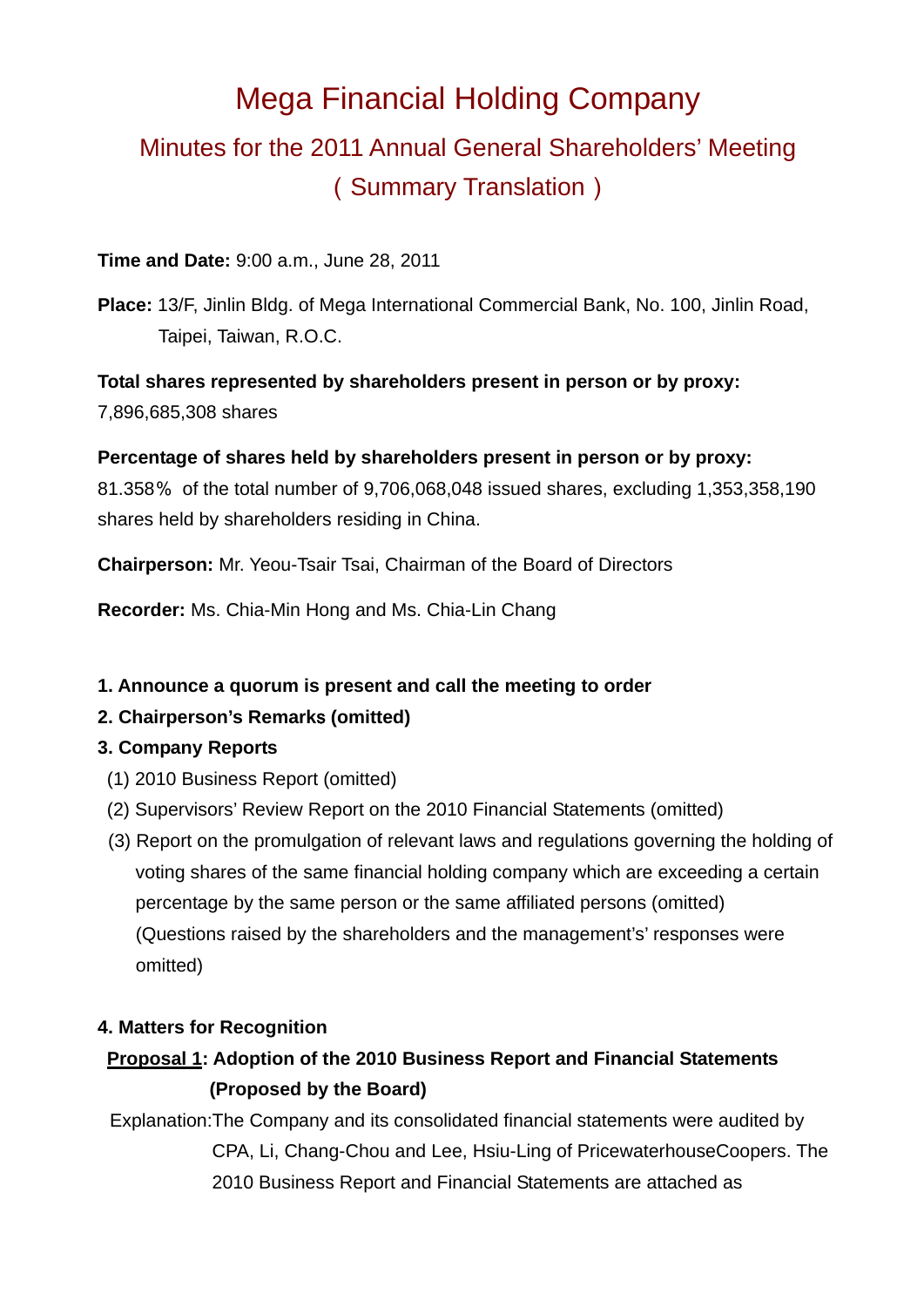Attachments 1 (omitted) and 3.

(Questions raised by the shareholders and the management's responses were omitted)

Voting results: the number of shares represented by the shareholders present at the time of voting was 7,896,685,308, and 6,409,213,168 votes were cast for the proposal, which was 81.16% of the votes represented by the shareholders present.

**RESOLVED,** that the 2010 Business Report and Financial Statements be and hereby were accepted as proposed.

# **Proposal 2: Adoption of the Proposal for Distribution of 2010 Earnings (Proposed by the Board)**

Explanation:1. The proposal is handled in accordance with Article 228 of the Company Act and Article 33 of the Company's Articles of Incorporation.

- 2. The Company's 2010 earning is NT\$15,110,720,506 which was audited by PricewaterhouseCoopers, Taiwan. After adding the retained earning of NT\$3,713,960,137, and deducting the legal reserve NT\$1,511,072,051, the distributable earning is NT\$17,313,608,592. According to the Company's Articles of Incorporation and related regulation, the Board of Directors is proposed to distribute the dividends as follows:
	- (1) NT\$ 0.9 per share in cash with aggregate cash dividends of NT\$9,953,483,614.
	- (2) NT\$ 0.2 per share in stock with aggregate stock dividends of NT\$2,211,885,240.
	- (3) Remuneration to directors and supervisors in cash of NT\$67,998,000, and employees profit sharing in cash for NT\$10,892,000.
- 3. To accommodate the adoption of income tax integration, the 2010 earnings shall be applied to the funds of dividends distribution first.
- 4. After this proposal is approved by the annual general shareholders' meeting, the board is authorized to set the ex-dividend date, and after authority approves the stock dividends, the board is authorized to set the ex-right date.
- 5. If shares outstanding number is changed due to share buyback, transfer, conversion, cancellation of treasury shares or other circumstances that affect dividend pay out ratio, the Board is authorized to make the necessary adjustment on the pay out ratio.
- 6. If this proposal requires adjustment due to amendment of regulation, order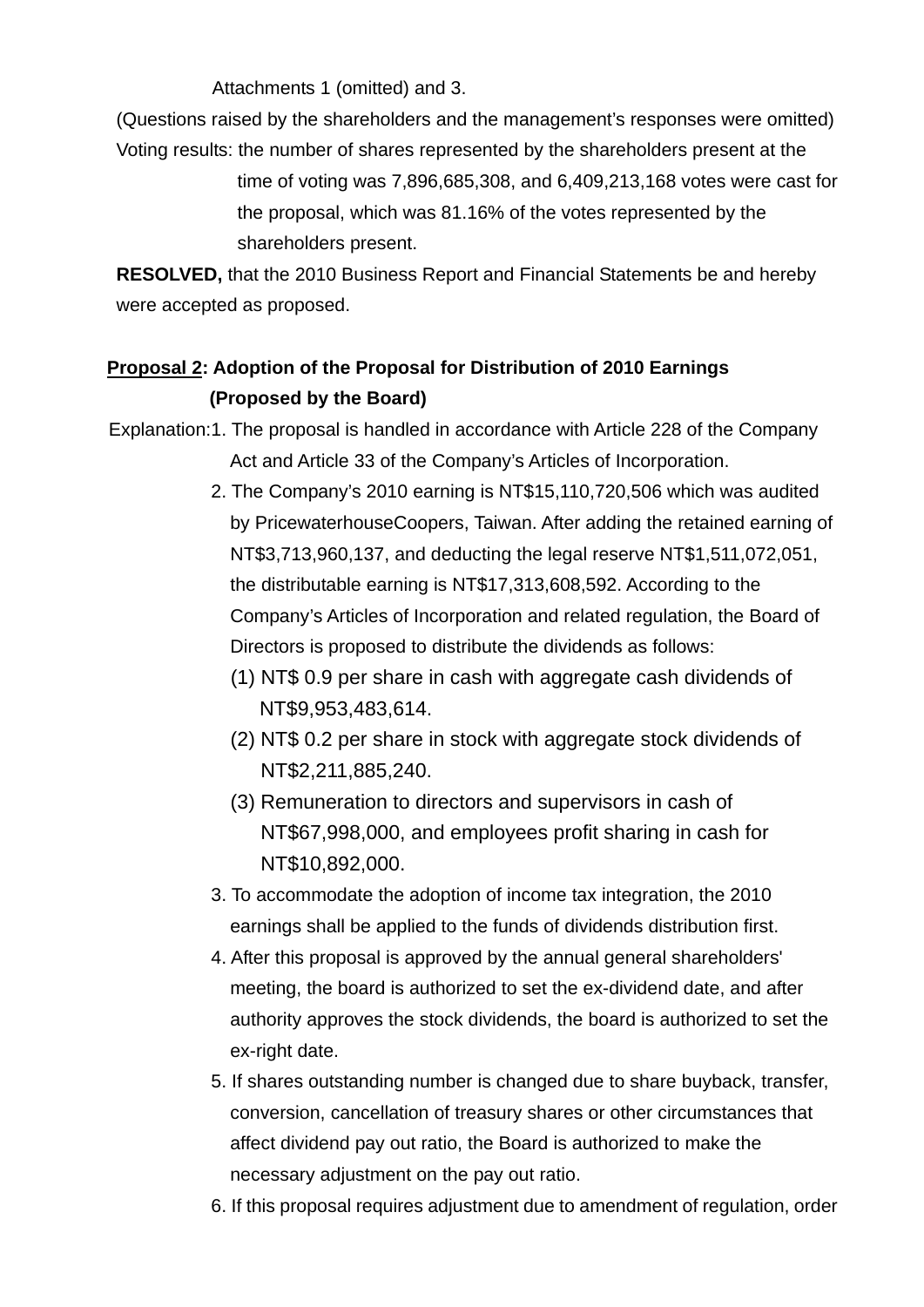from regulator or changes from external factors, the board is authorized to make the necessary adjustment.

(Questions raised by the shareholders and the management's responses were omitted) Voting results: the number of shares represented by the shareholders present at the

> time of voting was 7,896,682,145 and 6,285,640,220 votes were cast for the proposal, which was 79.60% of the votes represented by the shareholders present.

**RESOLVED,** that the above proposal for distribution of 2010 earnings be and hereby was accepted as proposed.

#### **5. Matters for Discussion**

### **Proposal 1: Proposal for issuing new shares issue through capitalization of earnings (Proposed by the Board)**

- Explanation:1. To strengthen financial structure and raise capital adequacy ratio, the Company, in accordance with Article 240 of the Company Act, proposes to appropriate NT\$2,211,885,240 from 2010 earnings as capital for issuance of new 221,188,524 shares, with par value of NT\$10 per share.
	- 2. The Company's authorized capital is NT\$120,000,000,000, and paid-in capital is NT\$110,594,262,380. After capitalization of retained earnings of NT\$2,211,885,240, the Company's paid-in capital will be NT\$112,806,147,620.
	- 3. After this proposal is approved by the annual general shareholders' meeting and official authorities, the board is authorized to set the ex-right date. 20 free shares will be distributed per one thousand shares based on the shareholding percentage recorded in the shareholders register on the ex-right date. If the stock dividends include any fractional shares which are less than one full share, the shareholders may go to the Company's stock agent to form one full share by pooling together of their fractional shares within 5 days after the ex-right date, otherwise the distribution will be made in the form of cash in a dollar amount. The Chairman is authorized by the board to contact specific persons to subscribe remainder fractional shares at par value.
	- 4. Rights and obligations of the newly issued shares are same as the existing shares.
	- 5. If shares outstanding number is changed due to share buyback, transfer, conversion, cancellation of treasury shares or other circumstances that affect dividend pay out ratio, the board is authorized to make the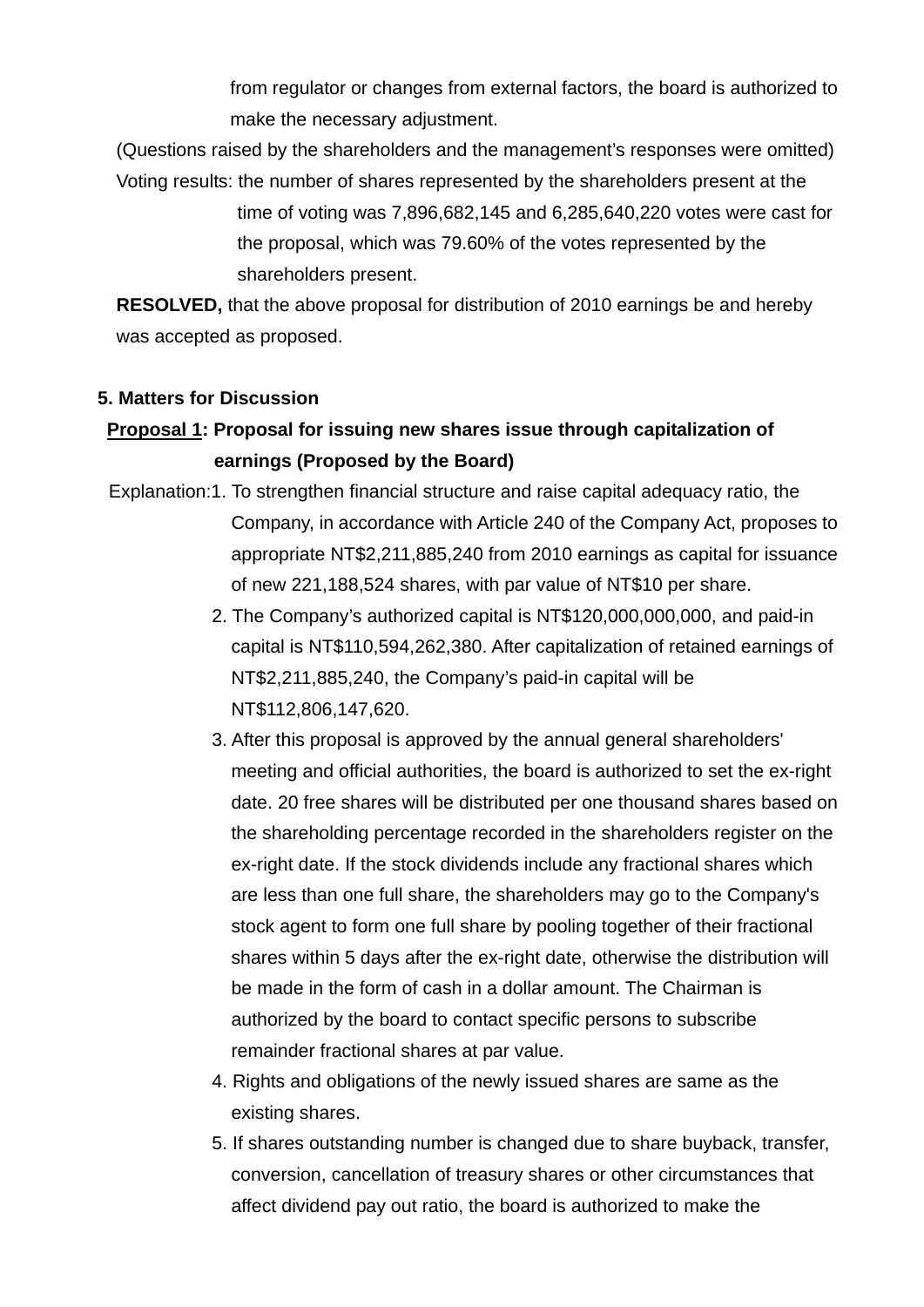necessary adjustment on the pay out ratio.

6. If this proposal requires adjustment due to amendment of regulation, order from regulator or changes from external factors, the board is authorized to make the necessary adjustment.

(Questions raised by the shareholders and the management's responses were omitted)

Voting results: the number of shares represented by the shareholders present at the time of voting was 7,896,685,308 and 6,563,081,761 votes were cast for the proposal, which was 83.11% of the votes represented by the shareholders present.

**RESOLVED,** that the above proposal be and hereby was approved as proposed.

### **Proposal 2: Amendment to the Company's Articles of Incorporation (Proposed by the Board)**

Explanation:1. It is proposed to amend the Company's Articles of Incorporation according to the regulations governing the remuneration committee. The major amendments are briefed as follows:

(1) Article 19-1:

It is proposed to prescribe that the Company shall establish a remuneration committee according to the Article 14-6 of Securities and Exchange Act.

(2) Article 29:

To further implement group policies and strengthen subsidiary supervision, it is proposed that the limit on numbers of executive vice president be lifted.

2. Comparison Table for Amended Articles of Incorporations is omitted.

(Questions raised by the shareholders and the management's responses were omitted) Voting results: the number of shares represented by the shareholders present at the

time of voting was 7,896,685,308 and 6,399,873,685 votes were cast for the proposal, which was 81.05% of the votes represented by the shareholders present.

**RESOLVED,** that the above proposal be and hereby was approved as proposed.

# **Proposal 3: Proposal for exemption of the Prohibition on Directors from Participation in Competitive Business (Proposed by the Board)**

Explanation:1. In accordance with Article 209 of the Company Act, a director who does anything for himself or on behalf of another person that is within the scope of the company's business, shall explain to the meeting of shareholders